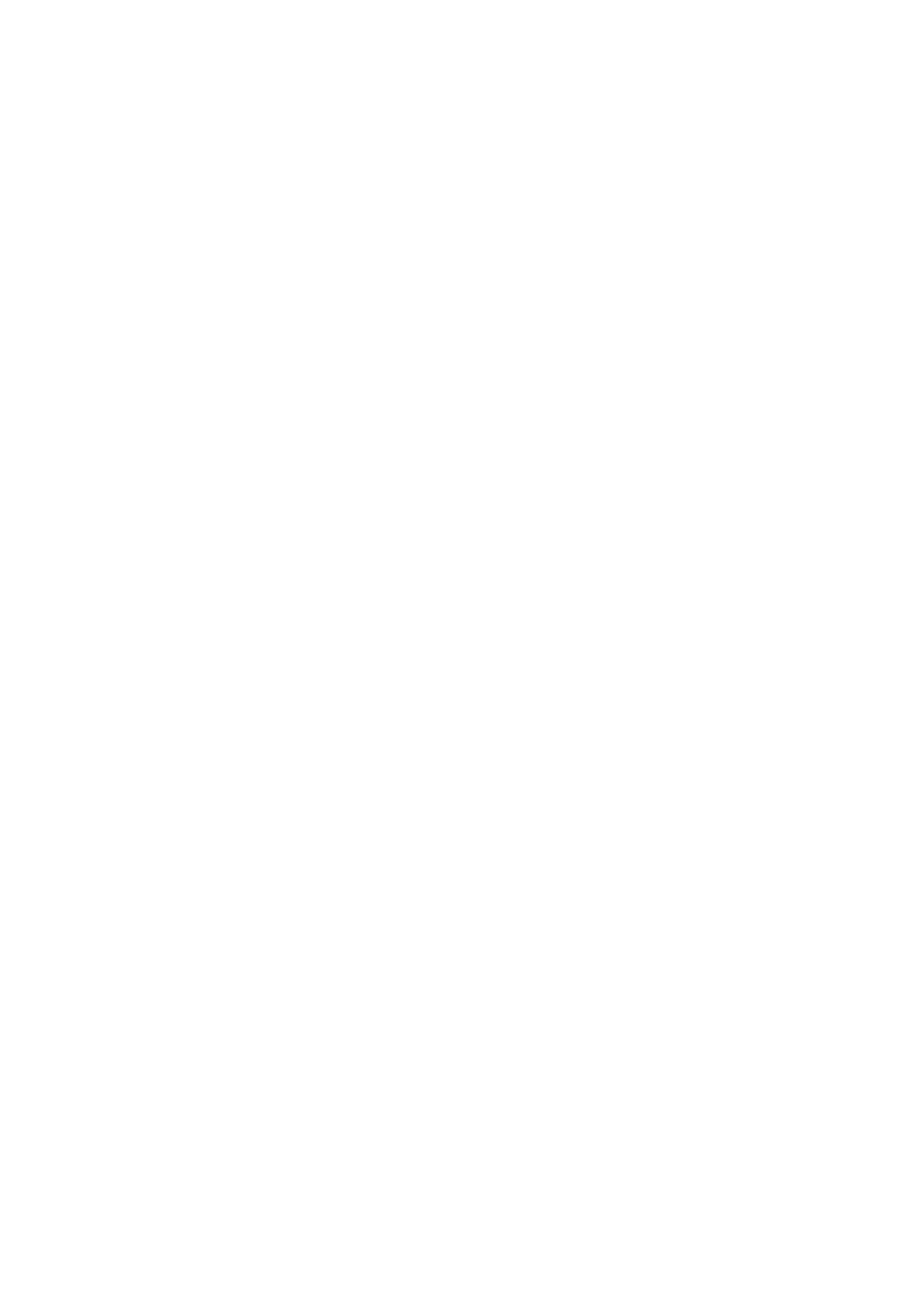# **FASHION**



**STYLE 800RPET - 48″ ARC - REBEL WITH A CAUSE**

**GO GREEN!** The Rebel RPET is the eco-friendly, sustainable version of our best selling Rebel inverted umbrella! It features a 48" arc on a canopy manufactured from 9 recycled plastic bottles, steel frame and fiberglass ribs, as well as a bamboo handle. And, in addition to being made from recycled and sustainable products, this umbrella is also part of our give back initiative. With every RPET product you buy, we will donate 1% to rainforest conservation. Brand great products, do great things!

#### [Read More](https://www.peerlessumbrella.com/product/style-800rpet/?utm_source=file&utm_medium=PDF&utm_campaign=fashion&utm_term=Style+800RPET+-+48%E2%80%B3+arc+-+Rebel+With+a+Cause)

**SKU:** 800RPET **Price:** As Low As \$21.60



### **STYLE 20020 - 48" ARC - THE VOGUE BUBBLE UMBRELLA**

With The Vogue Umbrella, you'll be walking in style with minimal visual obstructions, thanks to this wildly popular clear bubble design. Features a 48" arc with metal shaft and curved acrylic handle. Great for gift with purchase promotions, fashion programs, and more!

### [Read More](https://www.peerlessumbrella.com/product/style-20020/?utm_source=file&utm_medium=PDF&utm_campaign=fashion&utm_term=Style+20020+-+48%22+arc+-+The+Vogue+Bubble+Umbrella)

**SKU:** 20020 **Price:** As Low As \$11.60 Color Clear



#### **STYLE 2350CL - 42" ARC - THE VIEW**

The trend is now! This clear canopy umbrella allows you to see more clearly as you're walking down the street on a rainy day. Featuring a 42" arc with automatic opening mechanisms and black piping accents, The View is as much a fashion accessory as it is a weather necessity!

### [Read More](https://www.peerlessumbrella.com/product/style-2351cl/?utm_source=file&utm_medium=PDF&utm_campaign=fashion&utm_term=Style+2350CL+-+42%22+arc+-+The+View)

**SKU:** 2350CL **Price:** As Low As \$11.10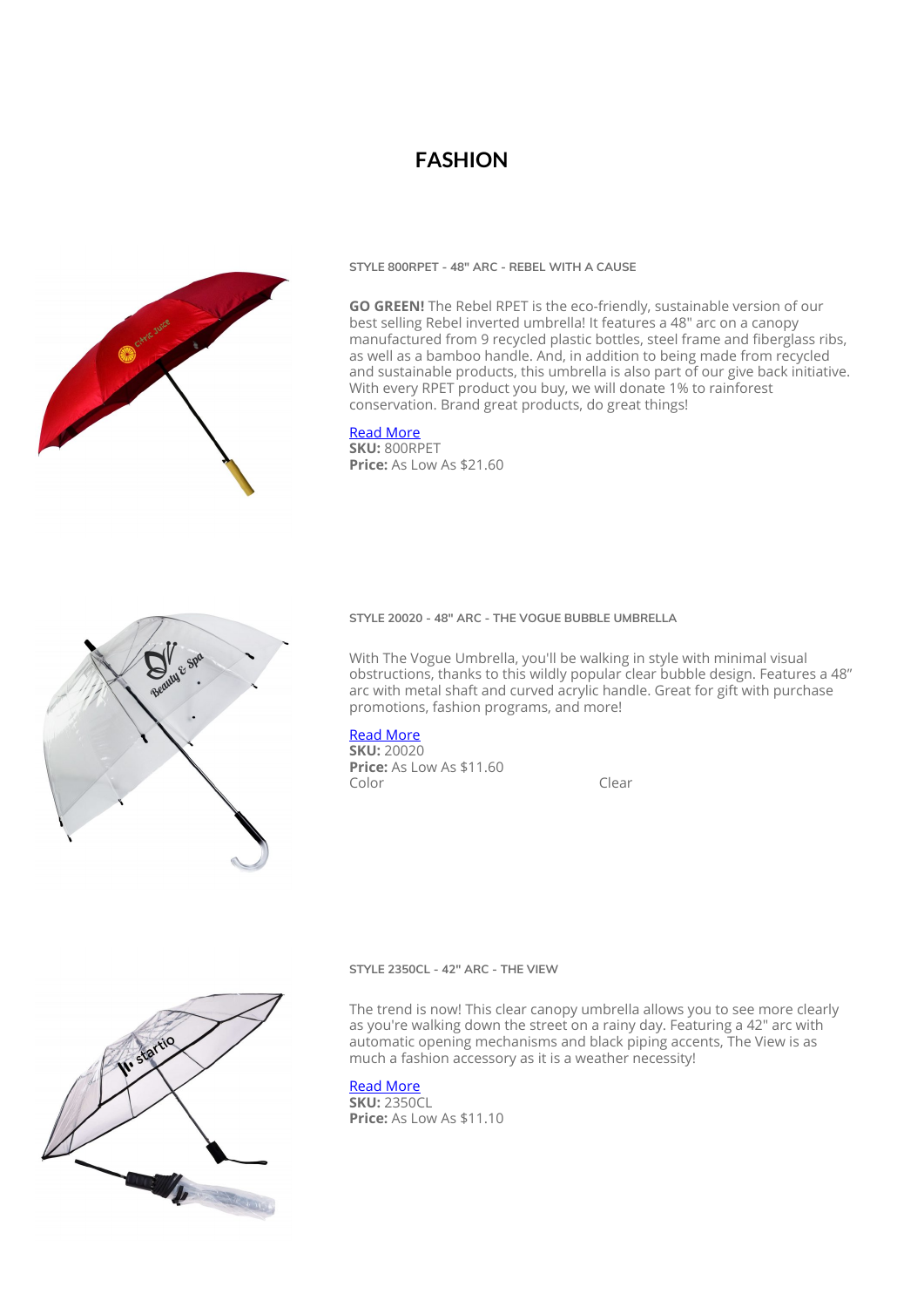

#### **STYLE 2410RPET - 48" ARC - THE SELVA**

Our New, ECO friendly umbrella is totally on trend. 48" arc fashion style with a wind vent for added durability. RPET fabric made from recycled plastic bottles, a bamboo shaft and a straight bamboo handle. Carrying case with adjustable shoulder strap is included.

- 48" arc auto open stick umbrella
- RPET fabric (umbrella is made from 5 plastic water bottles)
- Bamboo shaft and handle
- Matching RPET sleeve with shoulder strap

RPET + Bamboo! In addtion to the canopy being made of 5 recycled plastic bottles, the handle and shaft of the 2410RPET are made from bamboo. What makes bamboo a good choice for eco friendly promotions? Bamboo is a very sustainable material with an amazing growth rate. Some species of bamboo trees grow more than three feet each day, which is faster than any other plant on the planet! #choosebamboo

### **With the purchase of each RPET product we sell, Peerless will donate 1% of the net proceeds to the Rainforest Action Network.**

## [Read More](https://www.peerlessumbrella.com/product/style-2410rpet/?utm_source=file&utm_medium=PDF&utm_campaign=fashion&utm_term=Style+2410RPET+-+48%22+arc+-+The+Selva)

**SKU:** 2410RPET **Price:** As Low As \$20.10<br>Color

Black, Navy

#### **STYLE 2416DM - 60″ ARC - DOORMAN UMBRELLA**

Open a door full of possibilities when you marketing with this custom umbrella! The Doorman umbrella is made of black nylon, so you can create a classic yet stylish item for your business concept, convention, tradeshow or marketing campaign. Features include a manual opening, 60" arc, black steel shaft and ribs, plus a solid wood hook handle. It's a great choice for hotels, restaurants, business lobbies and much more.

#### [Read More](https://www.peerlessumbrella.com/product/style-2416dm/?utm_source=file&utm_medium=PDF&utm_campaign=fashion&utm_term=Style+2416DM+-+60%E2%80%B3+arc+-+Doorman+Umbrella)

**SKU:** 2416DM **Price:** As Low As \$15.40

**STYLE 2610SO - 48″ ARC - THE WINCHESTER**

Keep your company in the forefront of your clients' minds with the help of this logoed rain accessory! The Winchester Fashion umbrella features a 48" arc, automatic opening, brown wood shaft, tips and curved handle and the sophisticated look and feel of the poly suede material is sure to make a high fashion statement when carrying.

### [Read More](https://www.peerlessumbrella.com/product/style-2610so/?utm_source=file&utm_medium=PDF&utm_campaign=fashion&utm_term=Style+2610SO+-+48%E2%80%B3+arc+-+The+Winchester)

**SKU:** 2610SO **Price:** As Low As \$24.20

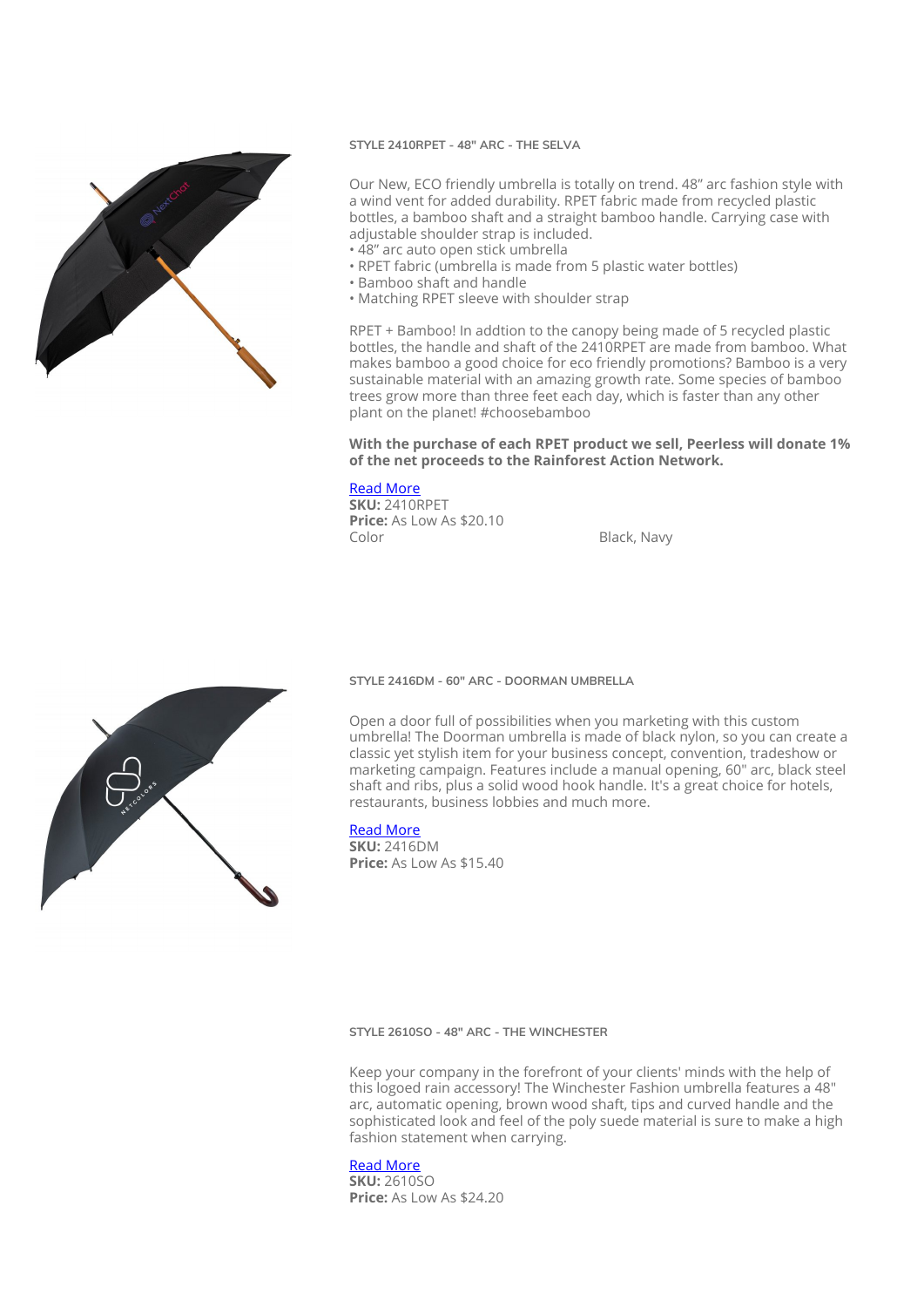



**STYLE 2414IPR - 48″ ARC - STICK UMBRELLA**

Take a look at this perfect promotional item for any outdoor event! The Stick umbrella is available in a variety of colors to meet the needs of your business concept or marketing campaign. Features include an automatic opening, 48" arc, steel shaft, heavy metal tips and a straight wood handle. This classic item has unique style and flair that will brighten up any rainy day!

#### [Read More](https://www.peerlessumbrella.com/product/style-2414ipr/?utm_source=file&utm_medium=PDF&utm_campaign=fashion&utm_term=Style+2414IPR+-+48%E2%80%B3+arc+-+Stick+Umbrella)

**SKU:** 2414IPR **Price:** As Low As \$10.75



#### **STYLE 2410SO - 48″ ARC - DOMESTIC FASHION**

Design your own umbrella canopy! Choose from a variety of panel colors to create your own color scheme. Each panel can be printed edge-to-edge for a truly custom product. This 48"-arc fashion style umbrella features a nylon canopy with wood frame and handle. Canopy cut, printed, and sewn to order in the USA. Union made.

### [Read More](https://www.peerlessumbrella.com/product/style-2410so/?utm_source=file&utm_medium=PDF&utm_campaign=fashion&utm_term=Style+2410SO+-+48%E2%80%B3+arc+-+Domestic+Fashion)

**SKU:** 2410SO **Price:** As Low As \$43.25

#### **STYLE 2440COL - 62″ ARC - THE MOJO**

Think of your next winning ad campaign when it includes this useful umbrella! Made of pongee polyester, the Mojo umbrella features an automatic opening, 62" arc, color-coordinated fiberglass shaft and ribs, windproof design and a black rubber spray handle with color accent and